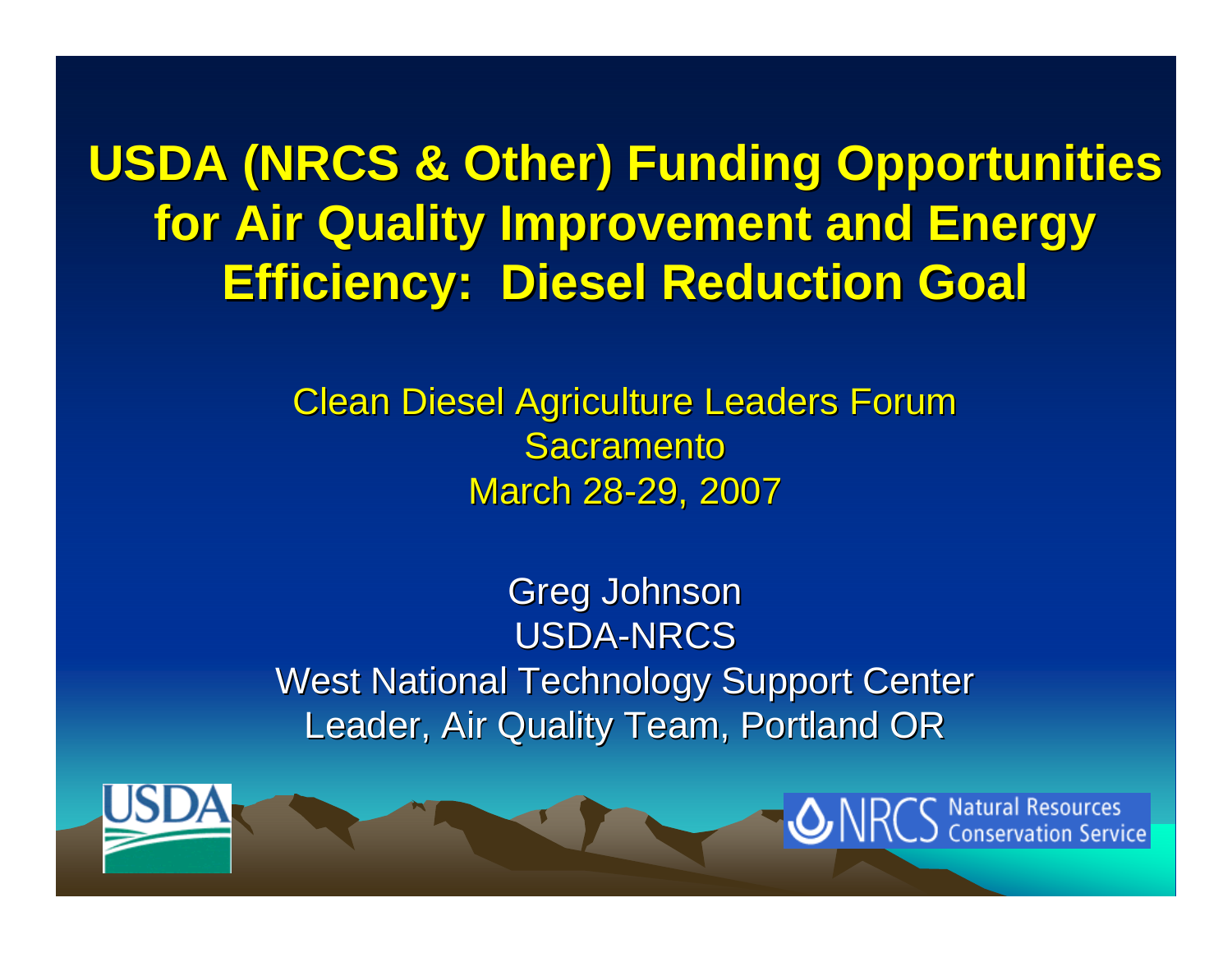# **NRCS 5-year Strategic Plan Strategic Plan**



#### • **Foundation Goals:**

- High-quality, Productive Soils
- Clean and Abundant Water
- Healthy Plant & Animal **Communities**
- **Venture Goals:**
	- *Clean Air Clean Air*
	- Adequate Energy Supply
	- Working Farm & Ranch Lands

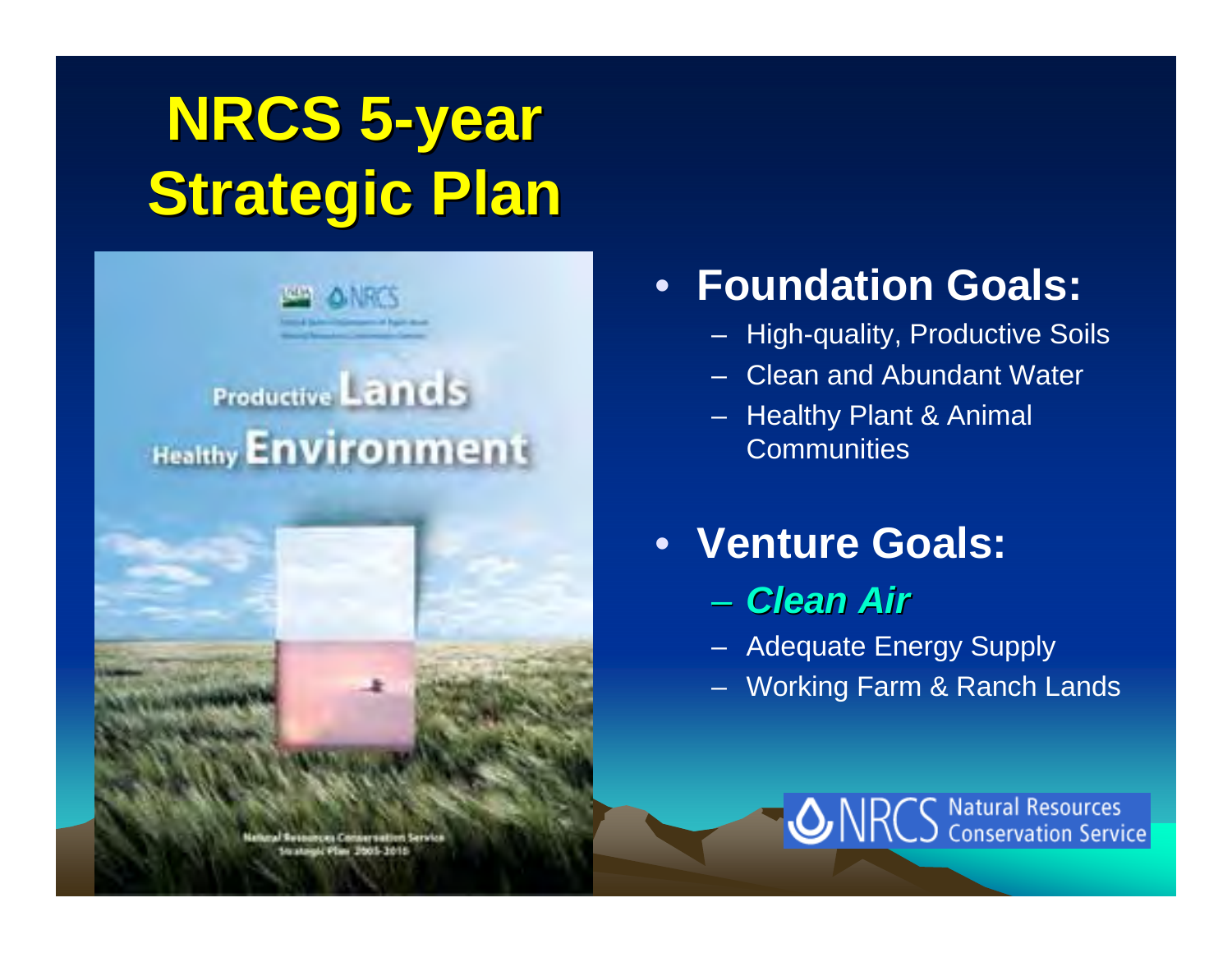#### **NRCS Air Quality and Atmospheric Change, and Energy Activities**

- NRCS has been active in Air Quality and Atmospheric Change for more than 10 years
- NRCS developed both Air Quality and Atmospheric Change, and Energy Technology Development Teams in 2004
- Agency promotes conservation activities on private lands, and this includes helping ensure clean air and an adequate energy supply

*Helping People Help the Land….and the Air*

tion Service

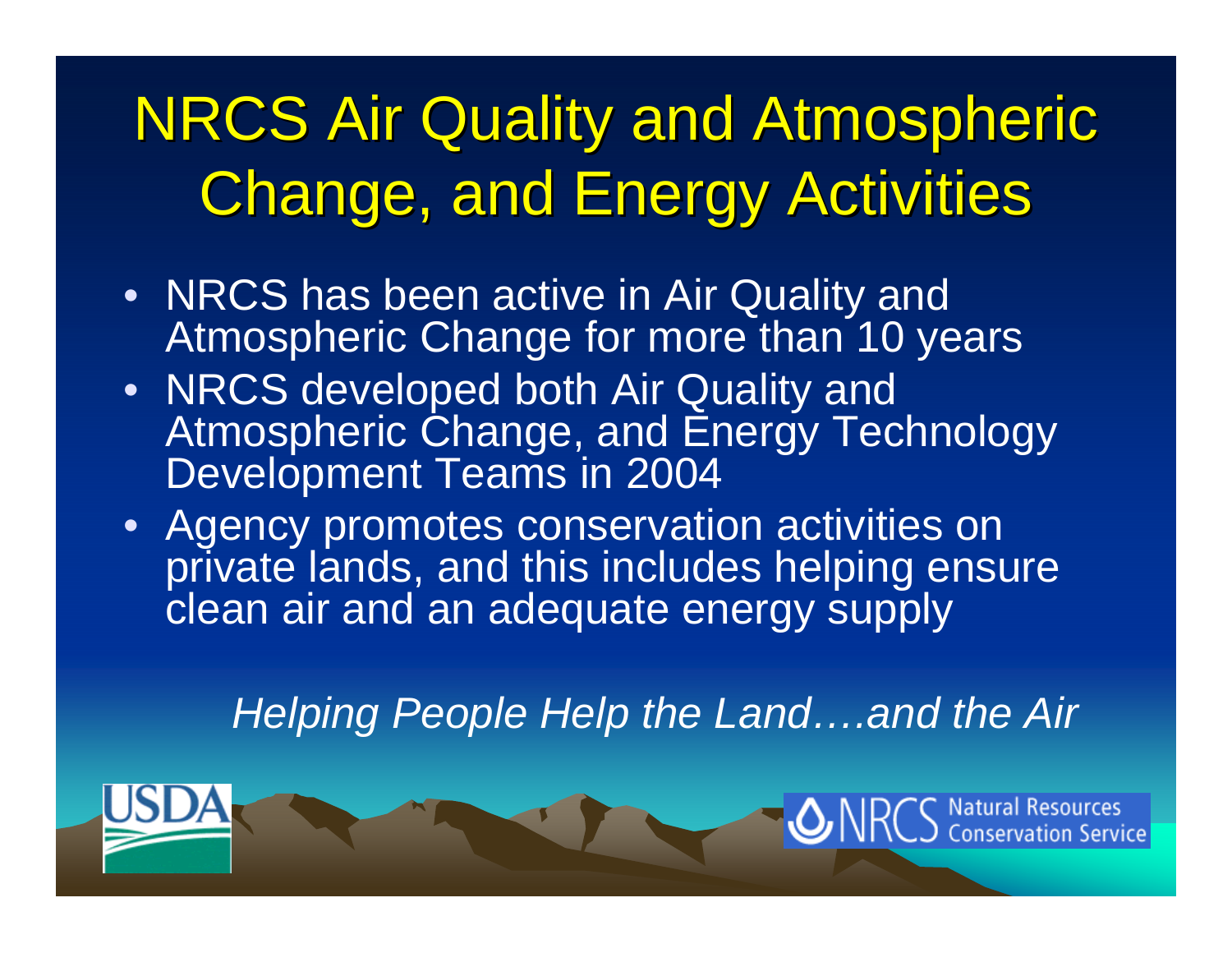#### **Conservation Activities Make a Difference! Make a Difference!**

- Conservation Management Plans from the NRCS adopted by more than 6,000 farmers in the San Joaquin Valley have helped bring the SJV into attainment last year for PM10
- NRCS enables producers to make "clean" choices through conservation planning and incentive programs

on Service

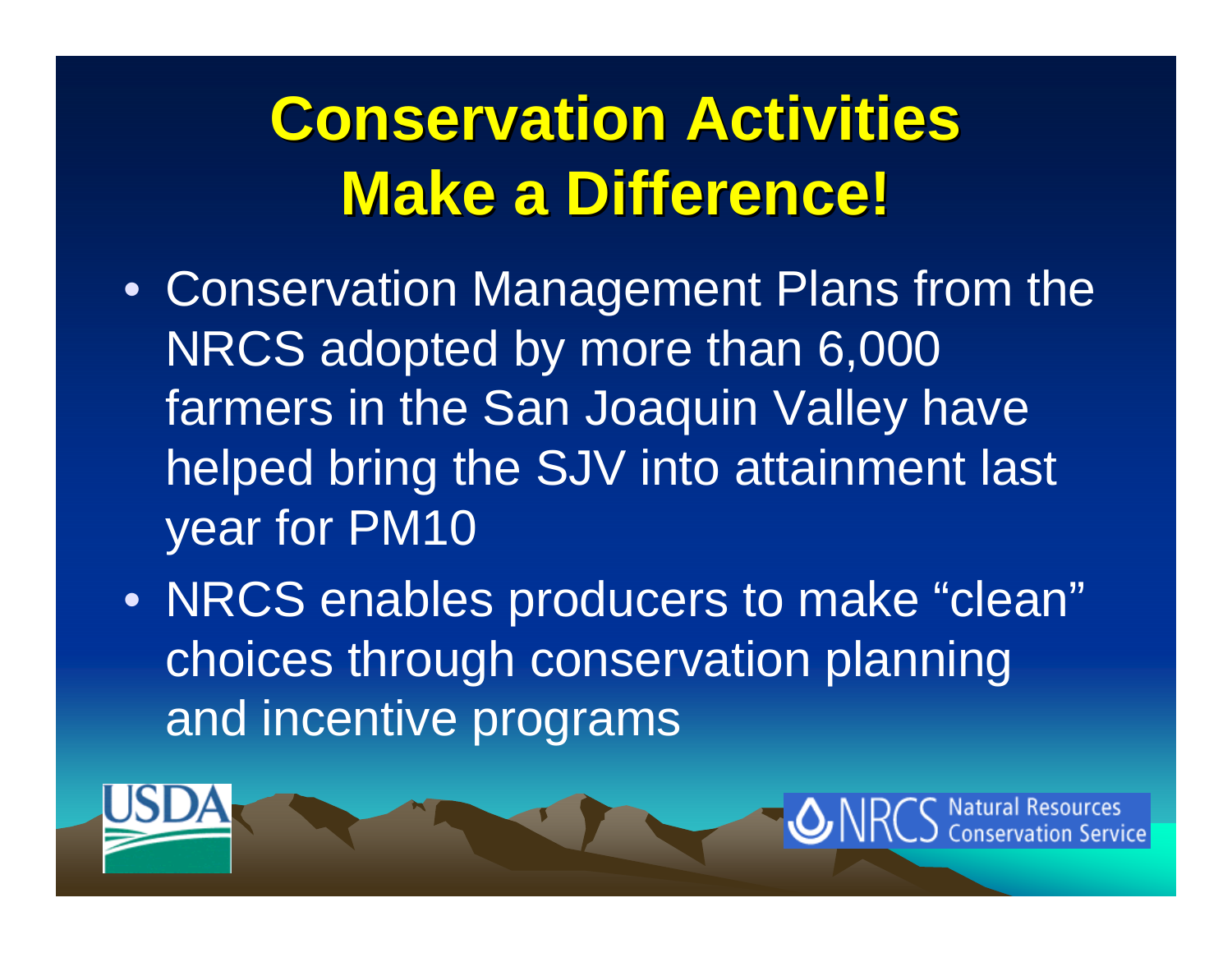#### **NRCS Conservation Programs: EQIP**

- •**E**nvironmental **Q**uality **I**ncentives **P**rogram
- • Voluntary program; promotes agricultural production and environmental quality as compatible national goals
- Provides financial and technical help to install or implement structural and management practices on eligible agricultural land
- •Offers contracts--incentive payments and cost-shares
- • EQIP plan of operations developed in conjunction with the producer that addresses applicable natural resource concerns

t**ion Service**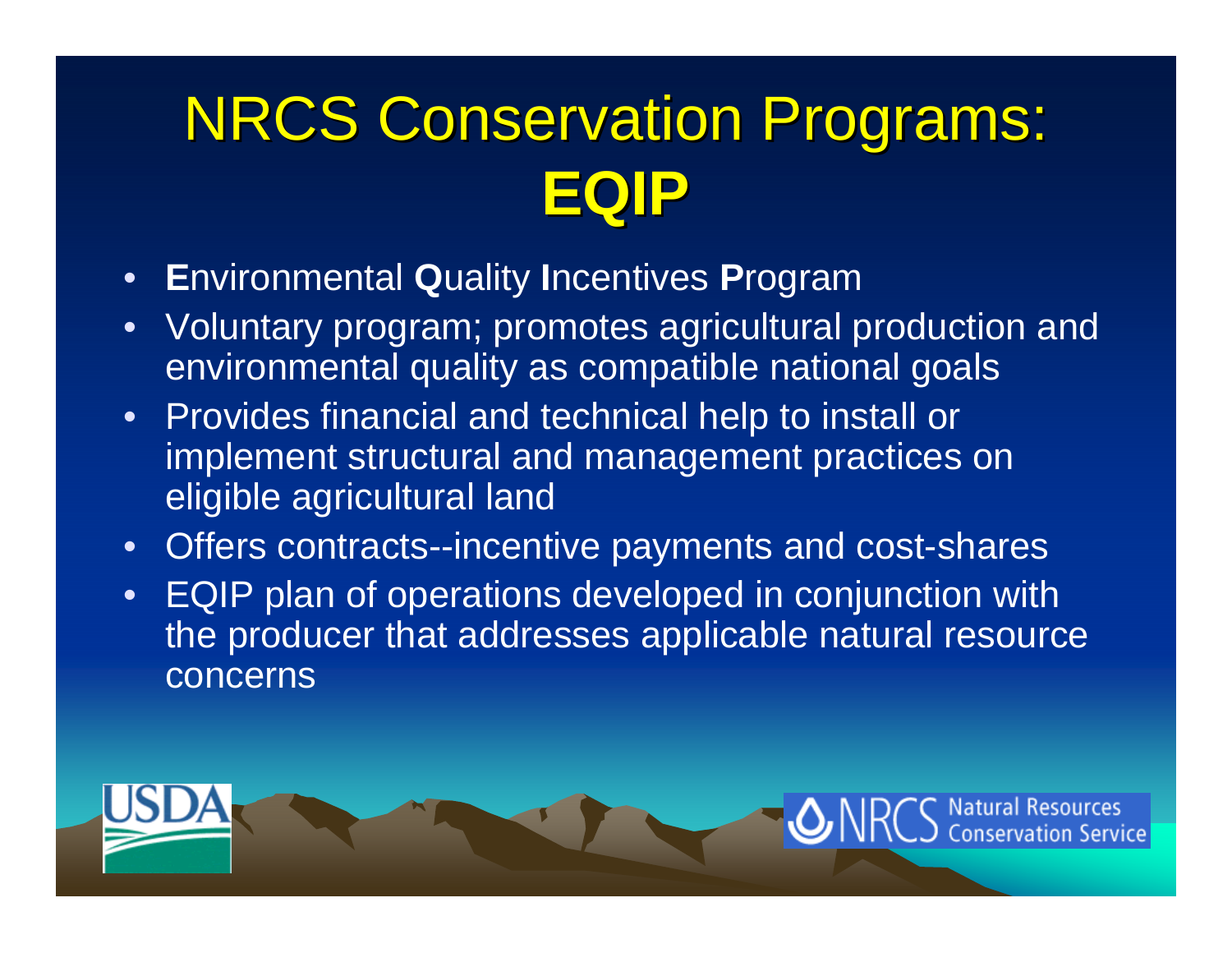#### **NRCS Conservation Programs: EQIP**

- Environmental Quality Incentives Program
	- \$444 million EQIP total nationwide in 2005
	- en al control de la control de \$31 million Air Quality-related
	- en al control de la control de Examples: Irrigation Pump Engine Replacement in CA; Animal waste lagoon cover; PM10 reduction off fields, roads, etc.
	- en al control de la control de Conservation Innovation Grants (CIGs) under EQIP

on Service

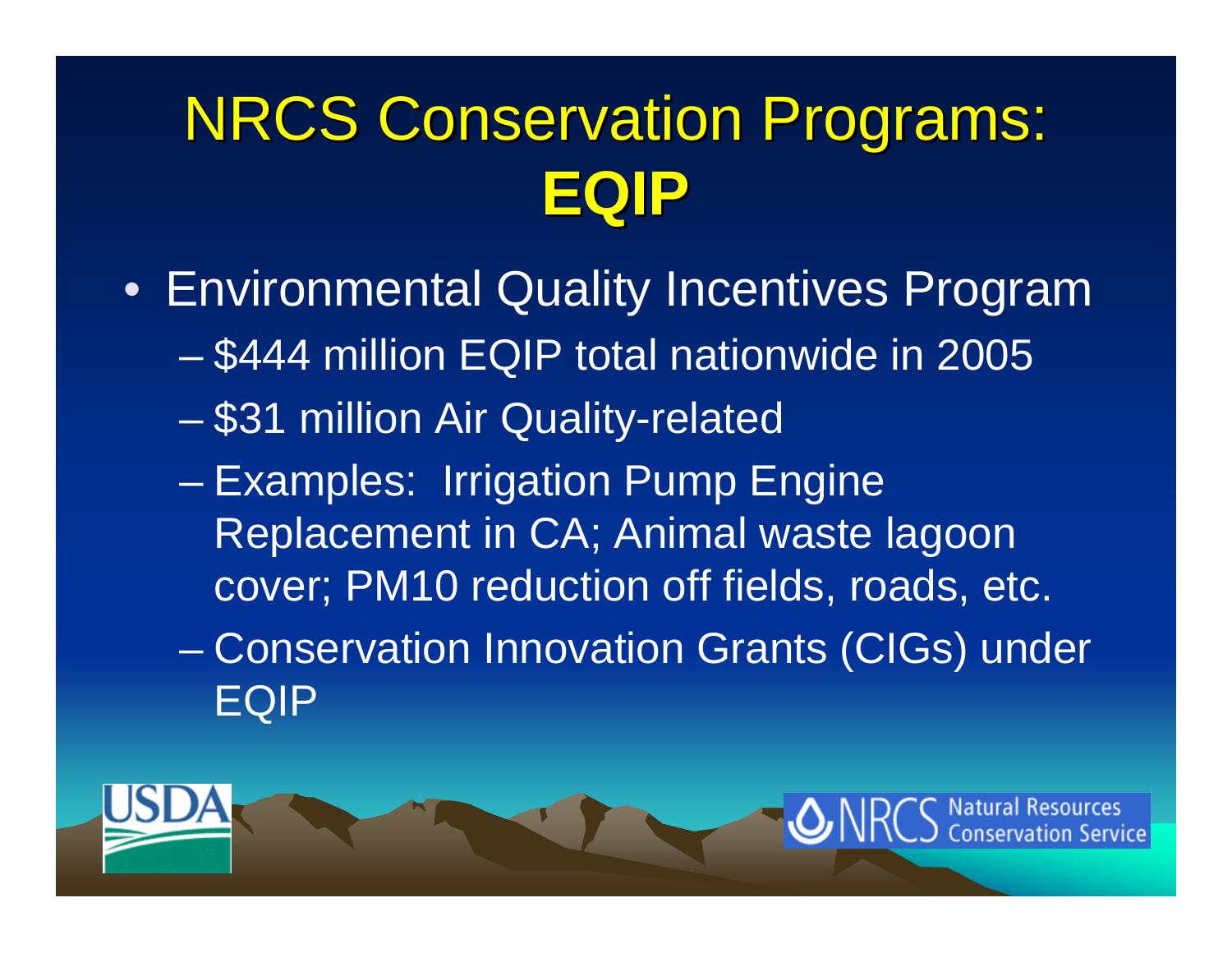#### **NRCS Conservation Programs: EQIP**

- EQIP tied to specific NRCS Practice Standards (more than 160 of them)
- 370 Atmospheric Resource Quality Management Standard—Diesel Projects primarily use this one
- EQIP priorities set by NRCS State Technical Advisory Committees
- Diesel reduction/engine replacement and efficiency programs in only a few states (CA; perhaps FL)

tion Service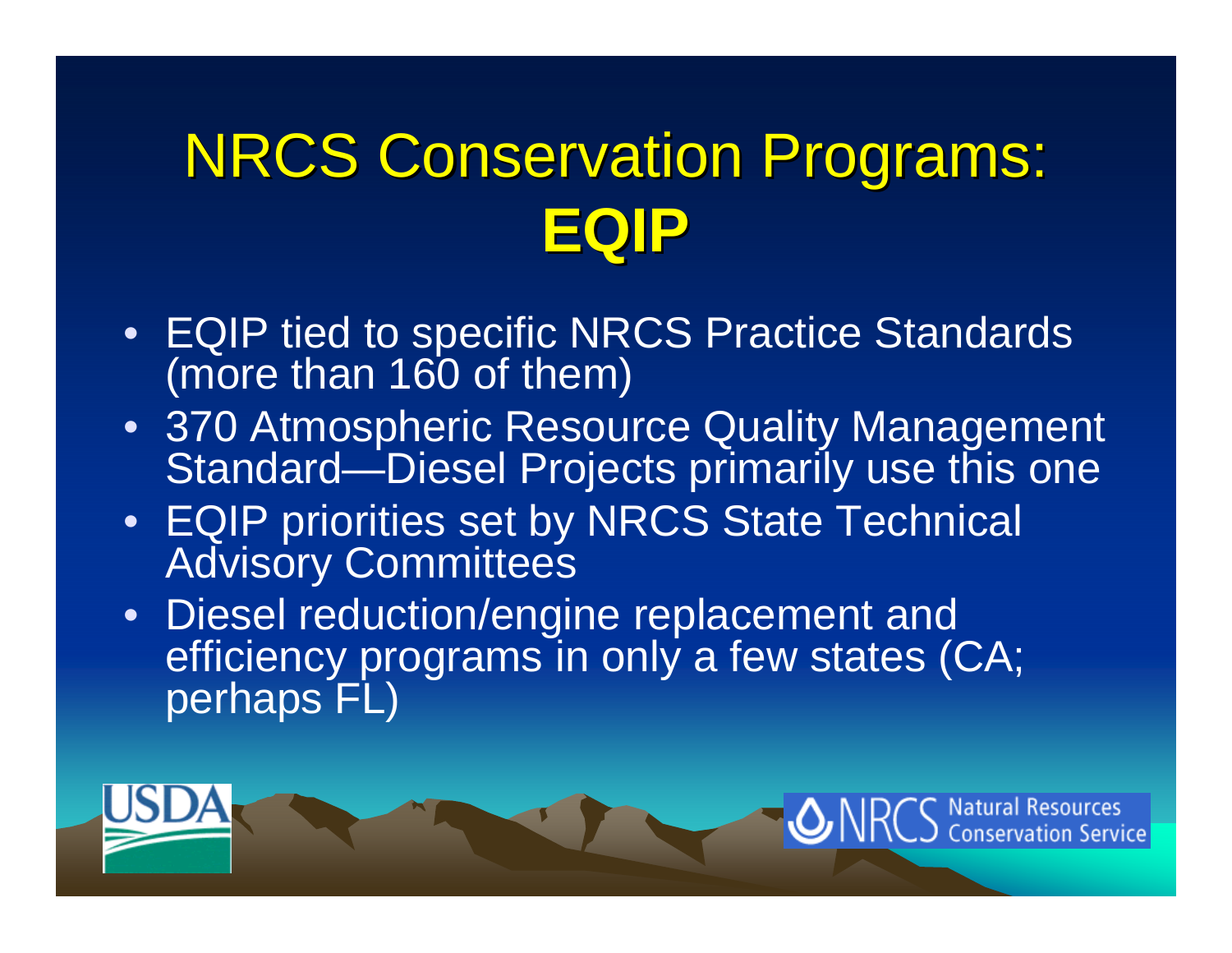#### **EQIP Diesel-Related Initiatives** *California Example: 2007 California Example: 2007*

- $\bullet$ *Diesel Engine Replacement Initiative (NOx):*
- • NOx Reduction Initiative – Air Management, Pumping Plant Practice Code 533A, and 370 (Atmospheric Resource Management) standard
- • Replacement of stationary or portable (non-self propelled) irrigation pumping power units—within 25% of existing engine's horsepower rating
- • Minimum two-year EQIP contract. Must certify destruction of old engine and replace with new
- • "Tier III" diesel, electric motor, propane or natural gas-powered engine

**Natural Resources** 

onservation Service

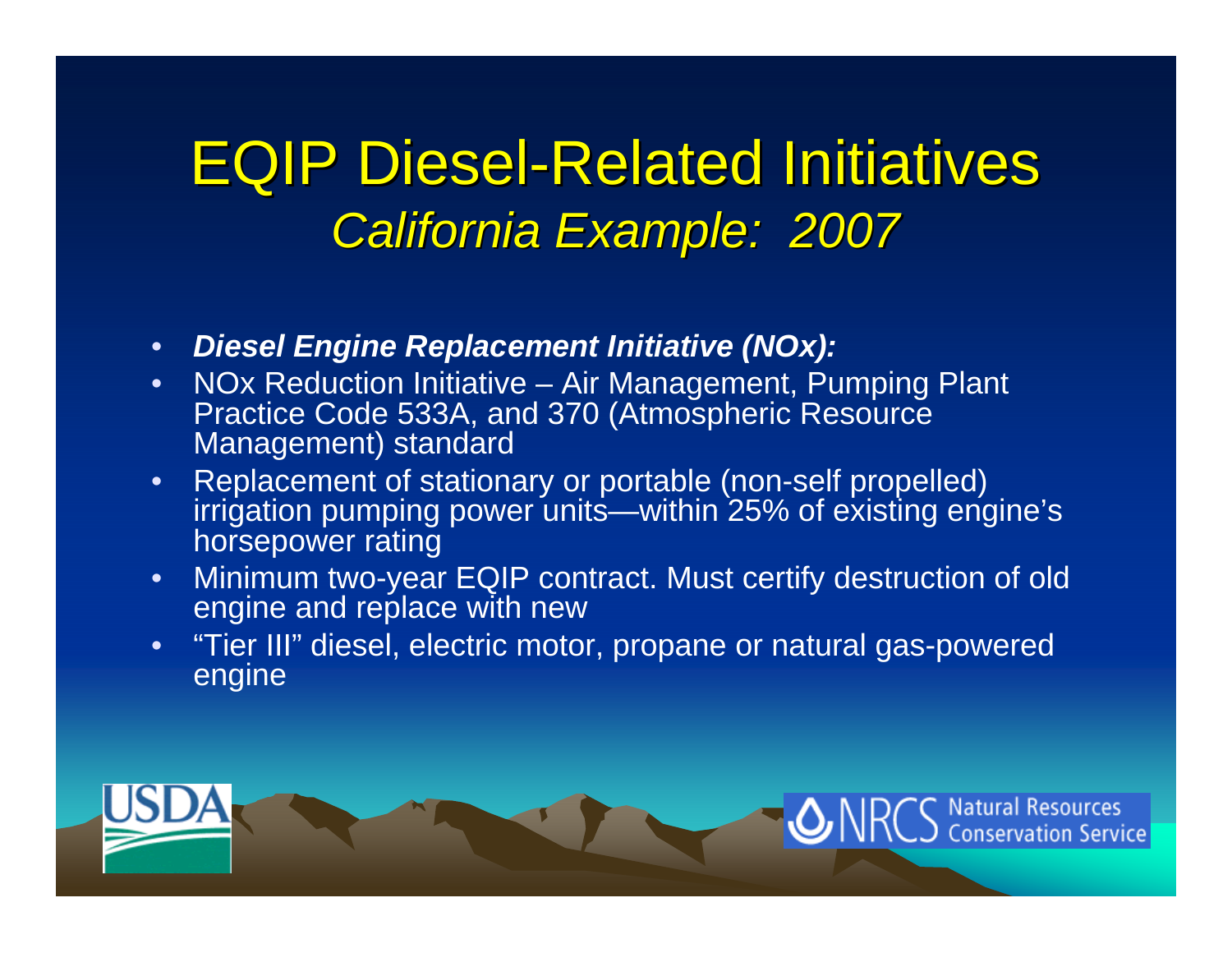#### **EQIP Diesel-Related Initiatives** *California Example: 2007 California Example: 2007*

• **Agricultural Pump Engine Repowering Project: Diesel Replacing Diesel**

**(Stationary or portable non-self propelled agricultural engines)**

- •**Must meet CARB Tier III Emission Requirement for NO x**
- •**Replaced engine must not be sold—must be destroyed**

Natural Resources

nservation Service

| $\bullet$ | <b>Horsepower</b> | <b>Max Cost Share</b> |
|-----------|-------------------|-----------------------|
|           | 50-99             | \$5,000               |
|           | 100-174           | \$7,500               |
|           | $175 - 250$       | \$12,500              |
|           | 251-300           | \$14,000              |
|           | 301-399           | \$16,000              |
|           | 400-499           | \$19,000              |
|           | 500-599           | \$23,000              |
|           | 600+              | \$40,000              |
|           |                   |                       |

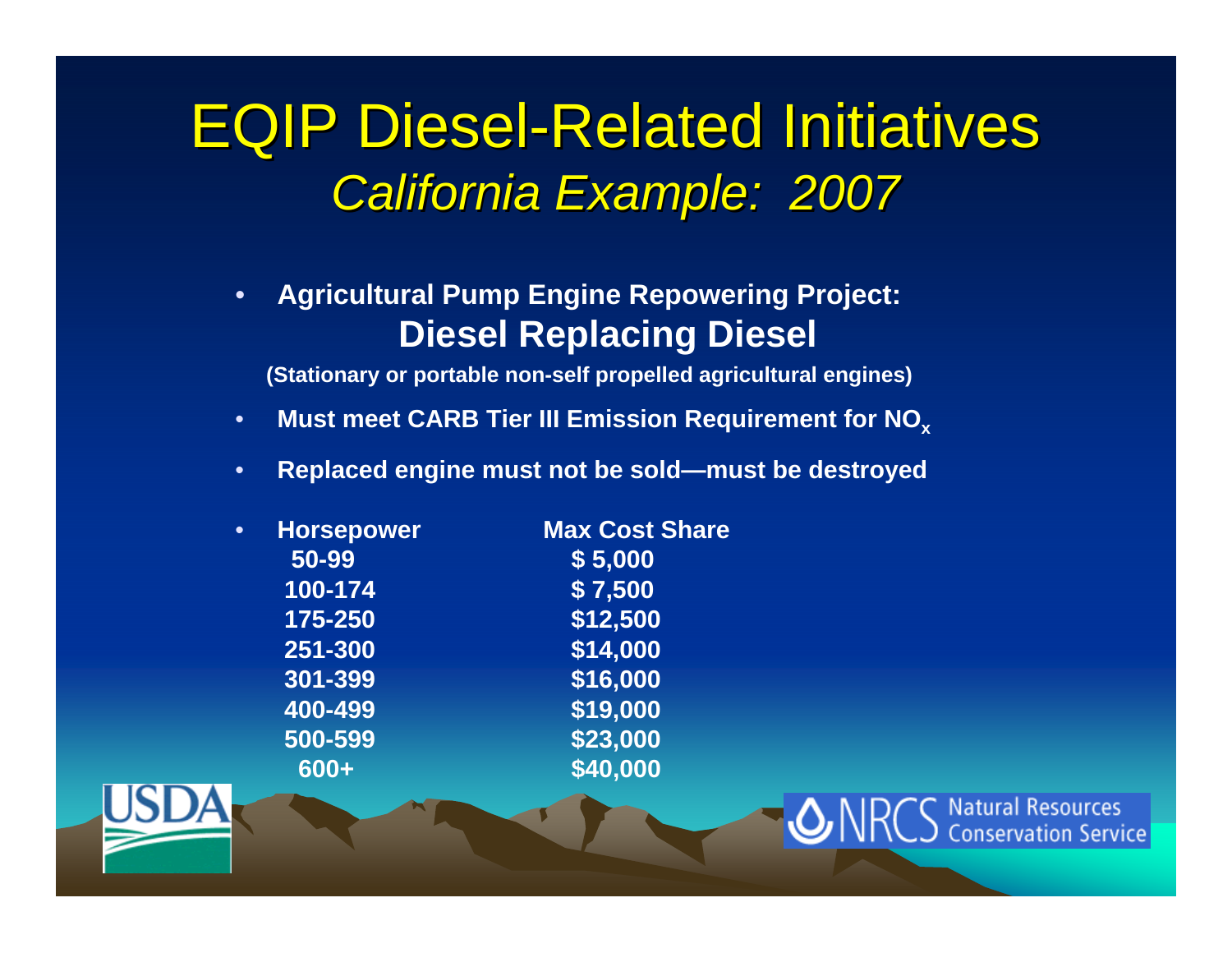#### **EQIP Diesel-Related Initiatives** *California Example: 2007 California Example: 2007*

•**Electric Motor Replacing Diesel Engine Project (Stationary or portable non-self propelled agricultural engines)**

Natural Resources

**onservation Service** 

- •**All electrics meet CARB Tier III Emission Requirement for NO x**
- •**Replaced engine must not be sold—must be destroyed**

| <b>Horsepower</b> | <b>Max Cost Share</b> |
|-------------------|-----------------------|
| 50-70             | \$5,000               |
| 71-100            | \$7,000               |
| 101-125           | \$10,000              |
| 126-150           | \$12,000              |
| 151-200           | \$13,000              |
| 201-300           | \$17,500              |
| 301-400           | \$25,000              |
| 401-500           | \$37,500              |
| $500+$            | \$42,500              |
|                   |                       |

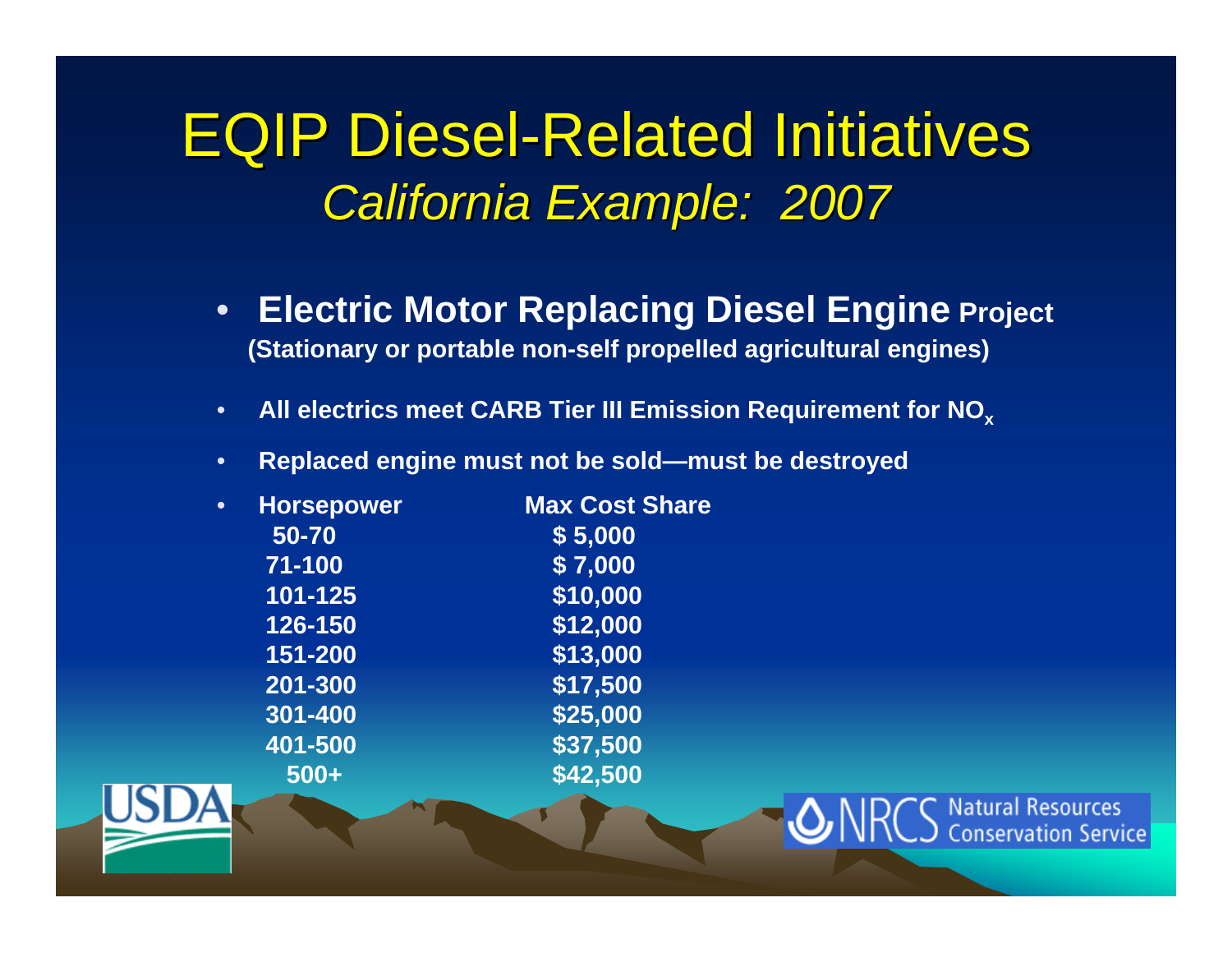#### Diesel Engine Replacement in the SJV: **EQIP Air Quality Success Story**

| Year*        | <b>Number</b><br>of Engines |     | <b>NOx Reductions (Tons)</b><br>This Year Life of Contract** | <b>Cost Shares</b><br><b>Provided</b> |
|--------------|-----------------------------|-----|--------------------------------------------------------------|---------------------------------------|
| 2003         | 179                         | 376 | 752                                                          | \$2,675,000                           |
| 2004         | 75                          | 158 | 316                                                          | \$691,502                             |
| 2005         | 28                          | 59  | 118                                                          | \$598,601                             |
| 2006         | 25                          | 53  | 106                                                          | $\sqrt{3467}$ ,512                    |
| <b>TOTAL</b> | 307                         | 646 | 1,292                                                        | \$4,432,615                           |

Total NRCS California AQAC 2007 Budget: \$5.5 million Total NRCS CA for Diesel Engine Replacement: \$1 million (50% cost share); so far 27 sign-ups for \$389,500—Carl Moyer up to 100% cost share

> **Natural Resources Conservation Service**

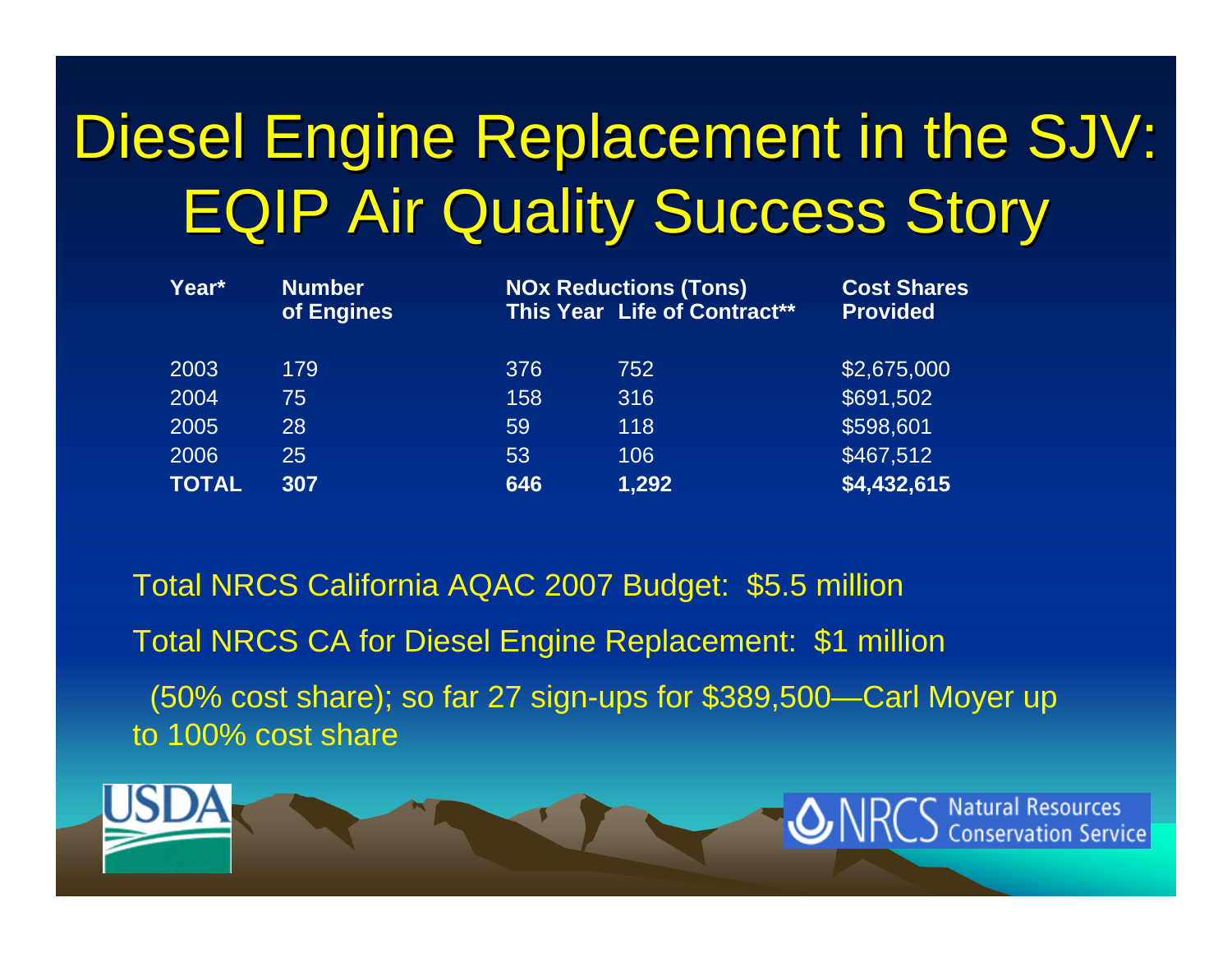#### **EQIP Diesel-Related Initiatives** *Other Examples: 2007 Other Examples: 2007*

- **Connecticut:** Practices include replacing farm equipment fuel with bio-diesel or ethanol to reduce fossil fuel use; energy efficient irrigation pumps on irrigated cropland; and solar, wind, or geothermal renewable energy projects—new for this year; rates and structure not yet determined
- **Massachusetts:** Boat engine replacement under the Shellfish Aquaculture Management (706) interim standard: 100% cost-share up to \$2250 for 25 hp and up to \$3000 for 40 hp

servation Service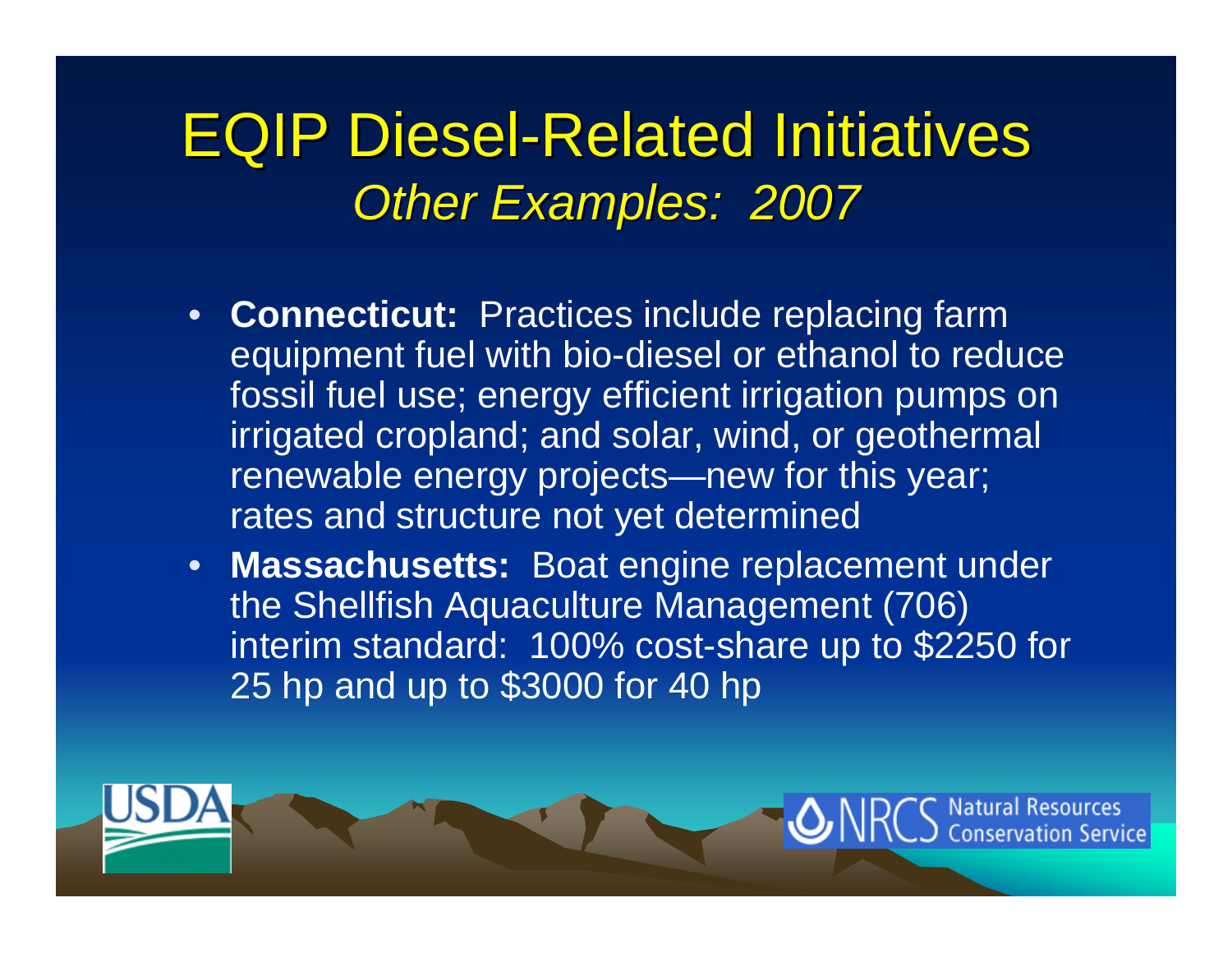### **EQIP Conservation Innovation Grants (CIG)**

- • A *"voluntary program intended to stimulate the development and adoption of innovative conservation approaches and technologies while leveraging Federal investment in environmental enhancement and protection"*
- •Cooperating producers must be "EQIP eligible"
- •National and State Grants; up to 50% cost share
- •2007 National Proposals were due February 2
- • Only a few states will offer state CIG this year—CA has state CIG this year—proposals due April 20

ion Service

•Grants announced in summer

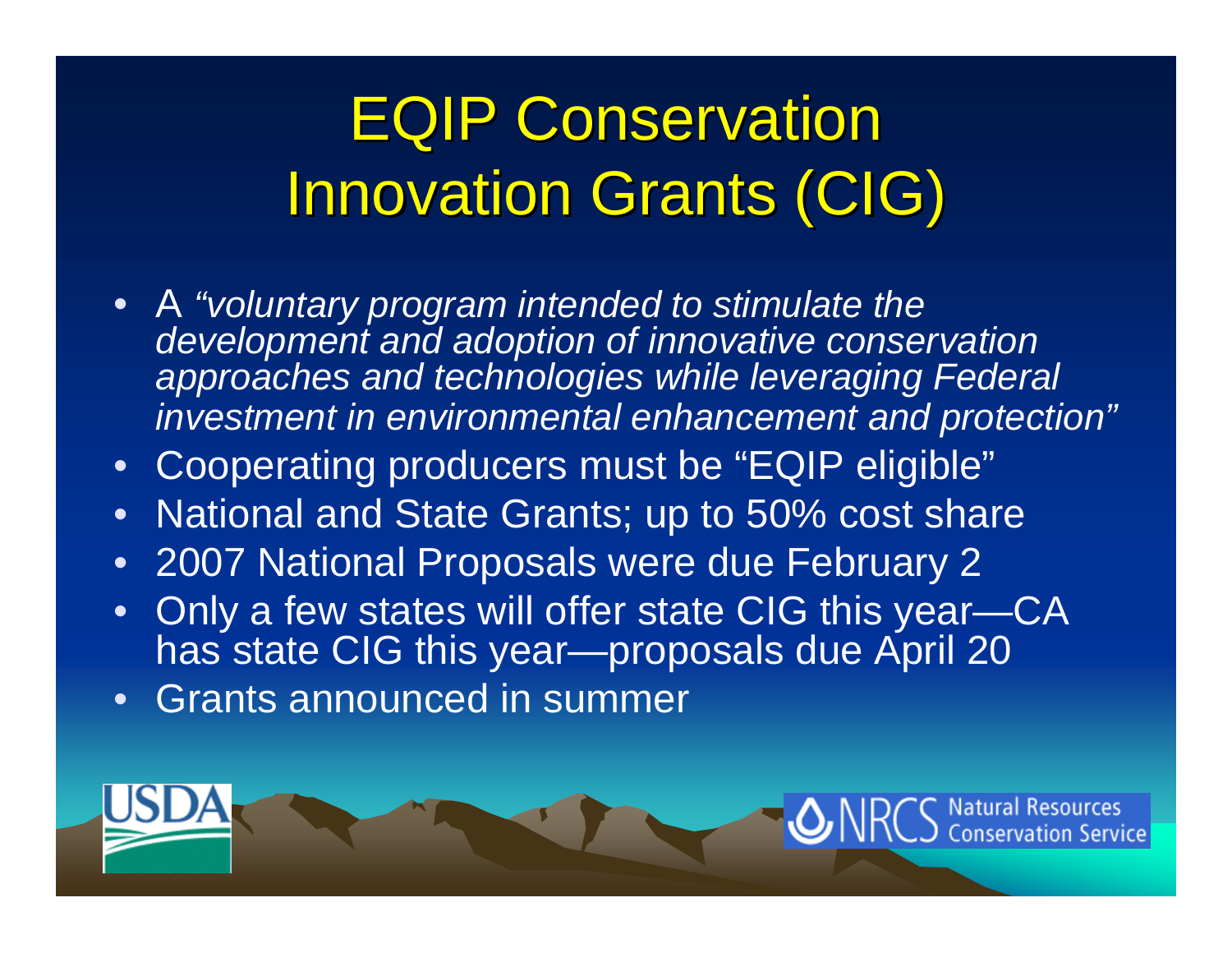#### **EQIP Conservation Innovation Grants (CIG)**

- •66 funded in 2006
- $\bullet$ 7 with full or partial air quality focus
- •Total AQ dollars: \$3.28 million
- •Diesel alternative proposals seriously considered
- • Examples: Colorado State Univ.: Odor and Ammonia reduction BMP demo on feedlots and dairies



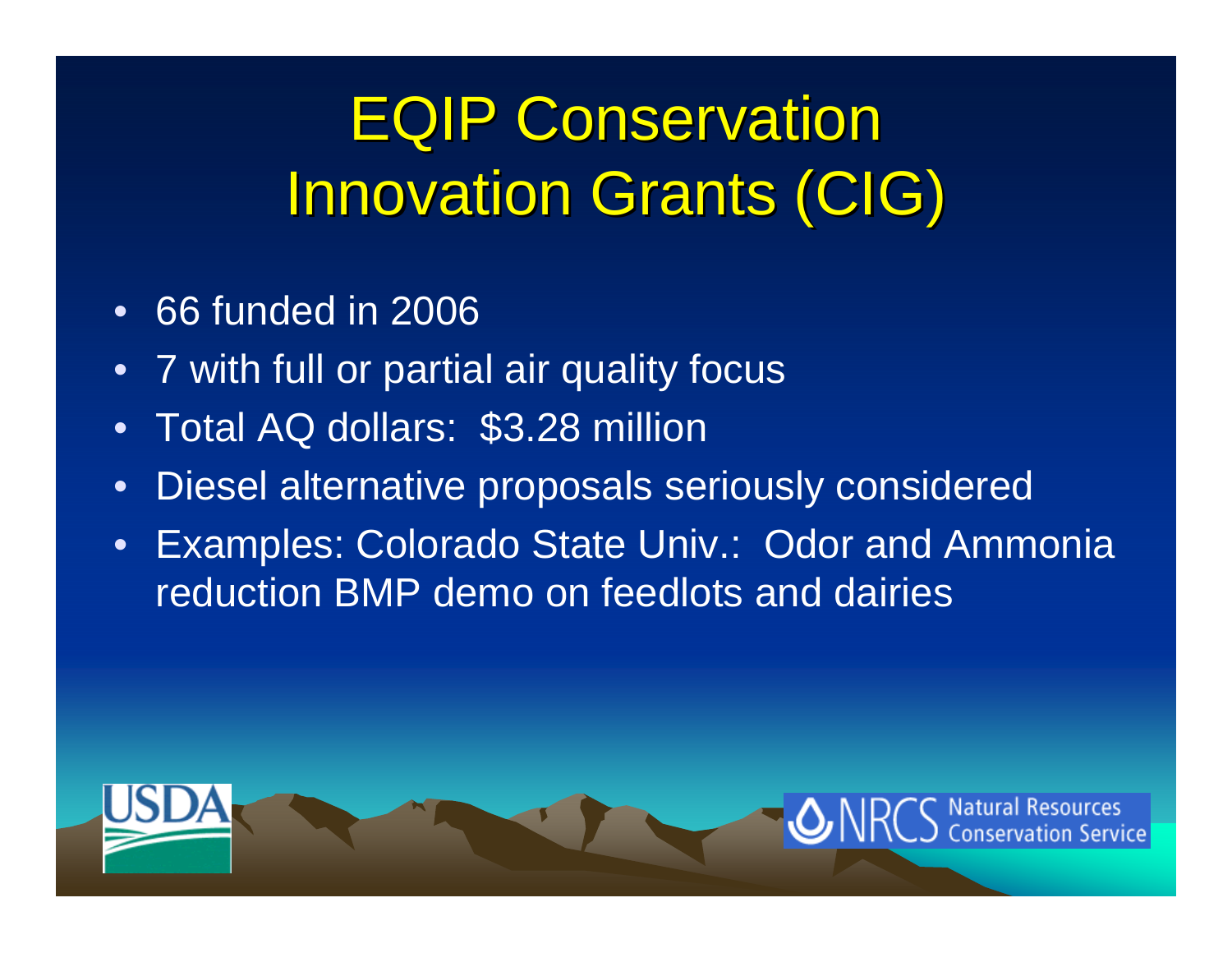# **NRCS Energy Activities**

• *Save Energy, Save Money!* • 4 Energy Calculators now online at:



#### **www.nrcs.usda.gov/technical/energy/index.html** Animal Housing, Tillage, Irrigation and Nitrogen

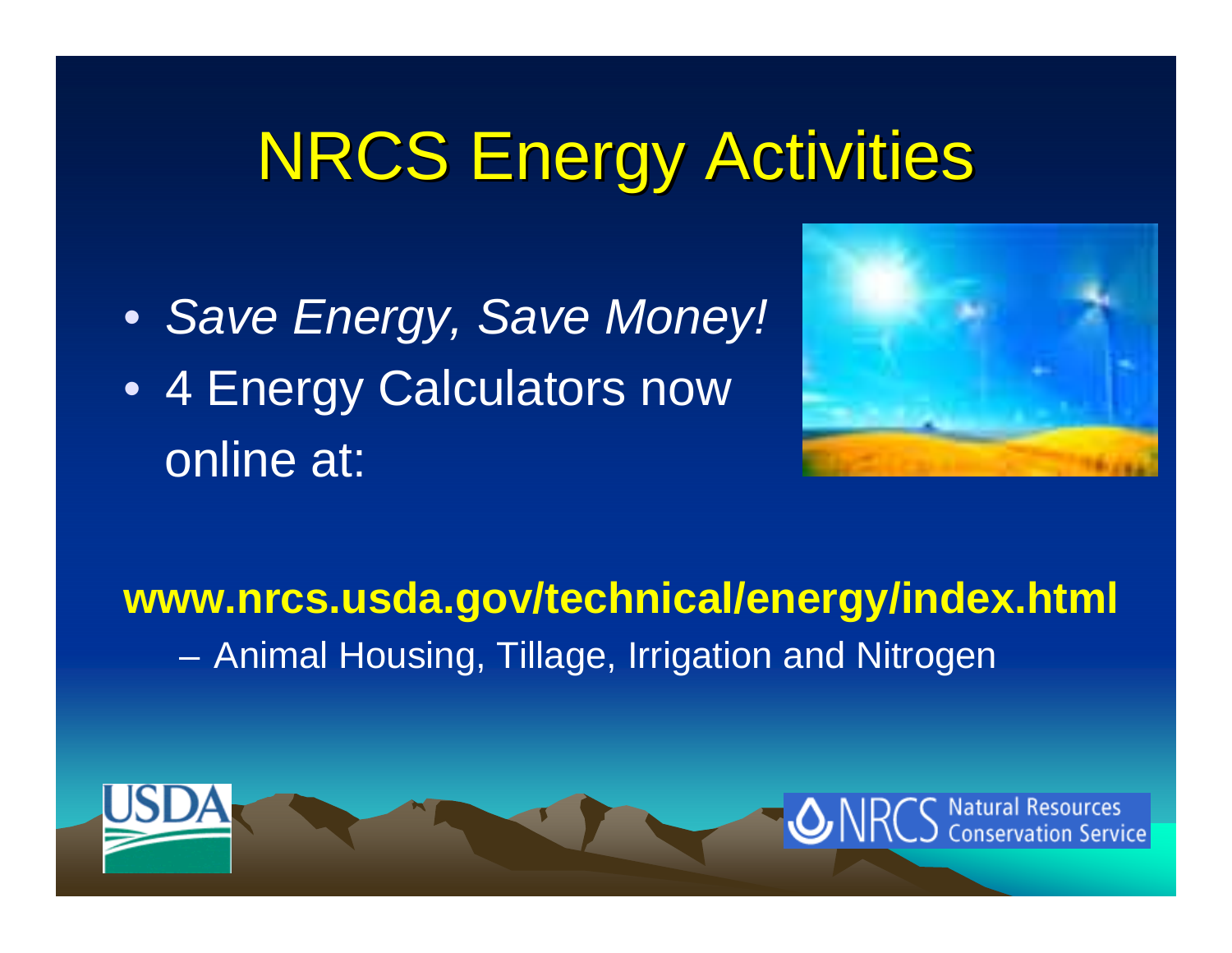# **NRCS Energy Activities**

- Newly proposed Energy practice standard for "Conservation Power Plants"
- Focused on wind turbines and photovoltaic systems
- Possible funding in eastern Colorado under EQIP, as alternative to using diesel engines, and others

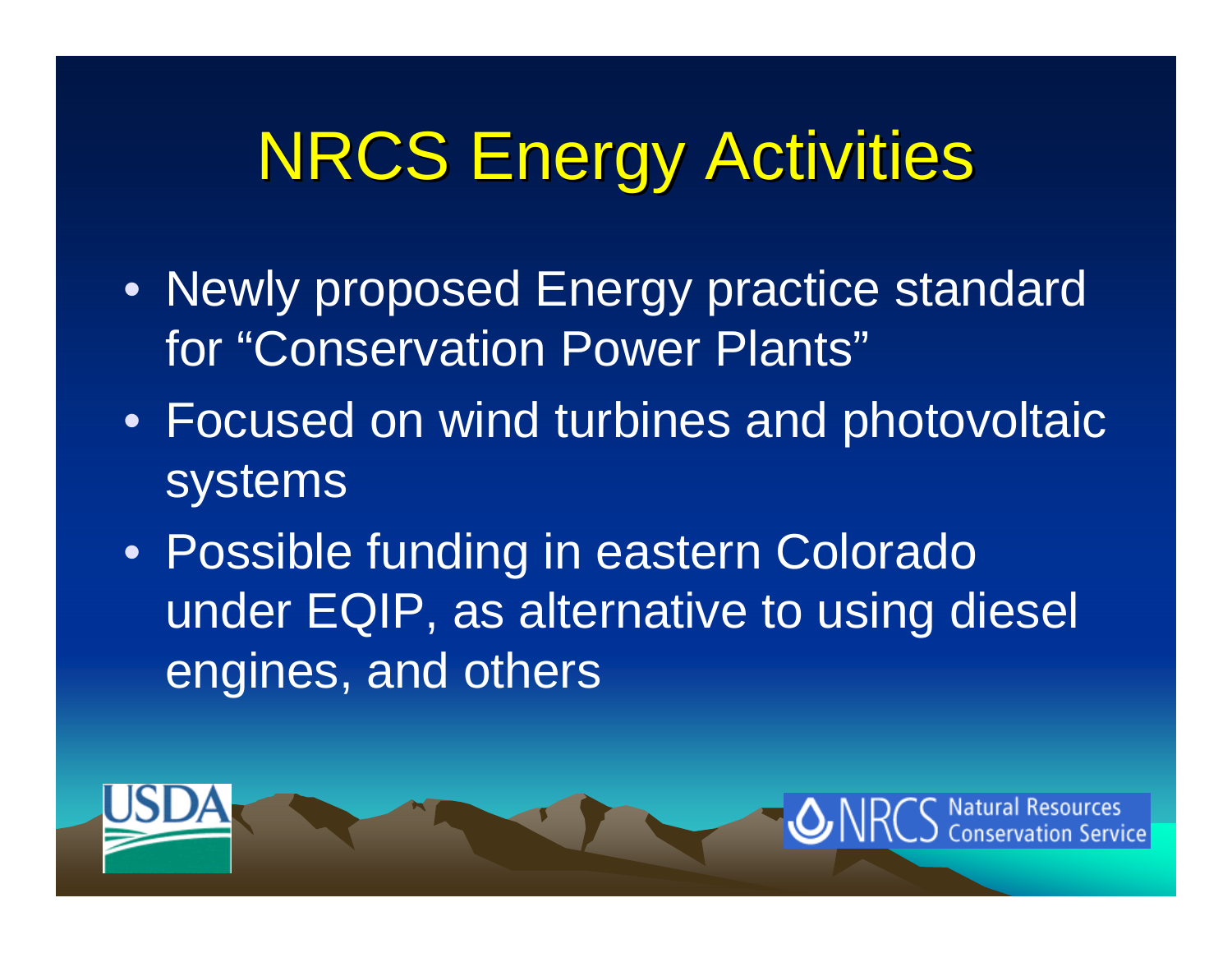# **Conservation Security Program** (CSP)

- *"Reward the Best; Motivate the Rest"*
- $\bullet$ Funded in 2004, 2005, 2006
- Still uncertain about program status this year, and future—New Farm Bill would increase total acreage to nearly 100 million by 2017
- Current program rolls out CSP by watersheds
- $\bullet$ **Proposed CSP will rank applicants and likely** make available to most/all private lands

**Natural Resources** 

nservation Service.

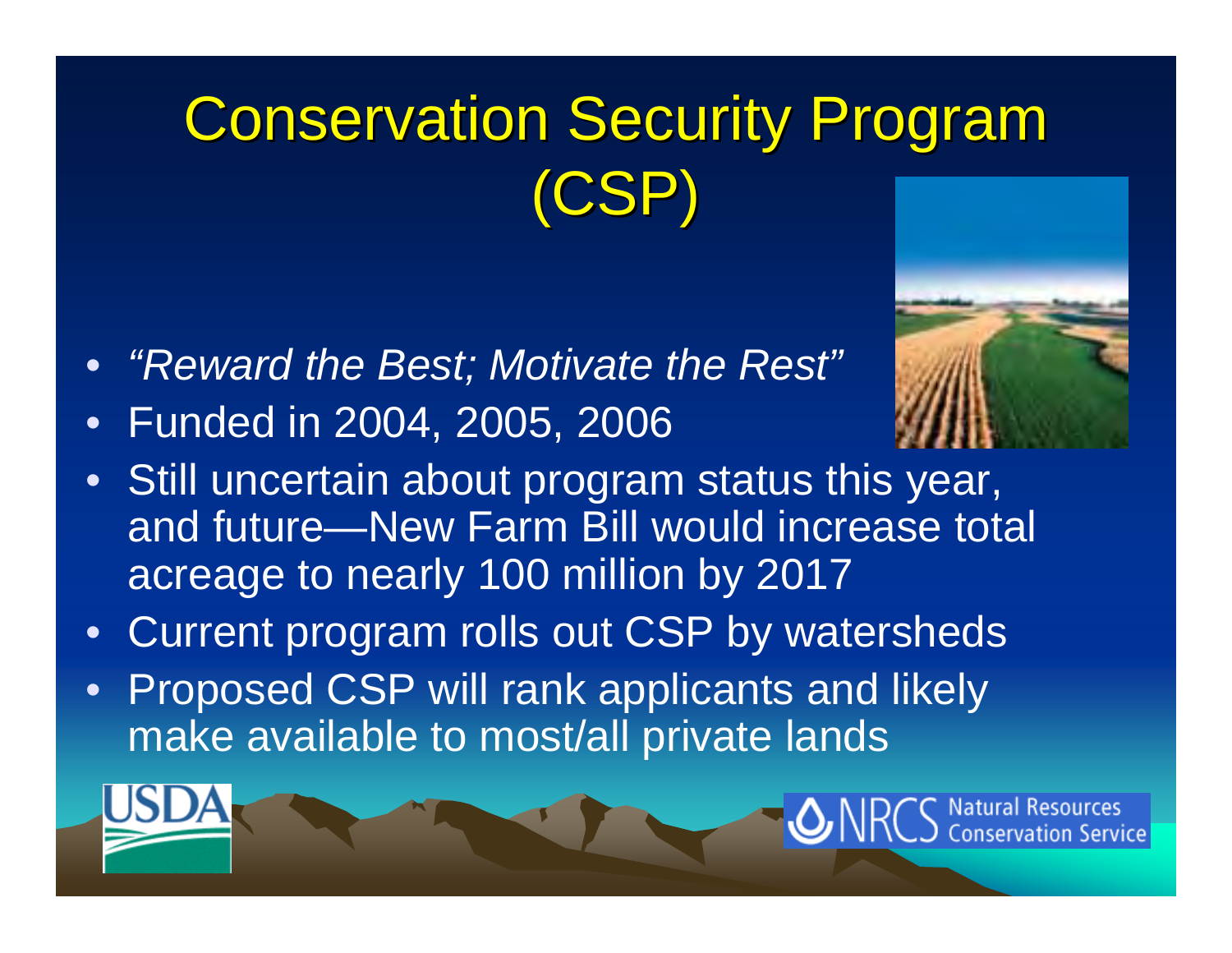#### Specific CSP Air Resource & Energy **Enhancements Reducing Diesel Emissions**

#### •*On-Farm Activities:*

- •Utilization of renewable fuels (biodiesel, ethanol)
- •Alternative Energy Generation (wind, solar, etc.)
- $\bullet$ Energy Audits
- •Reduced tillage or no-till
- •Reduction of travel
- $\bullet$ Combining and/or reducing field operations
- • Reduced pesticide applications through use of forecast system



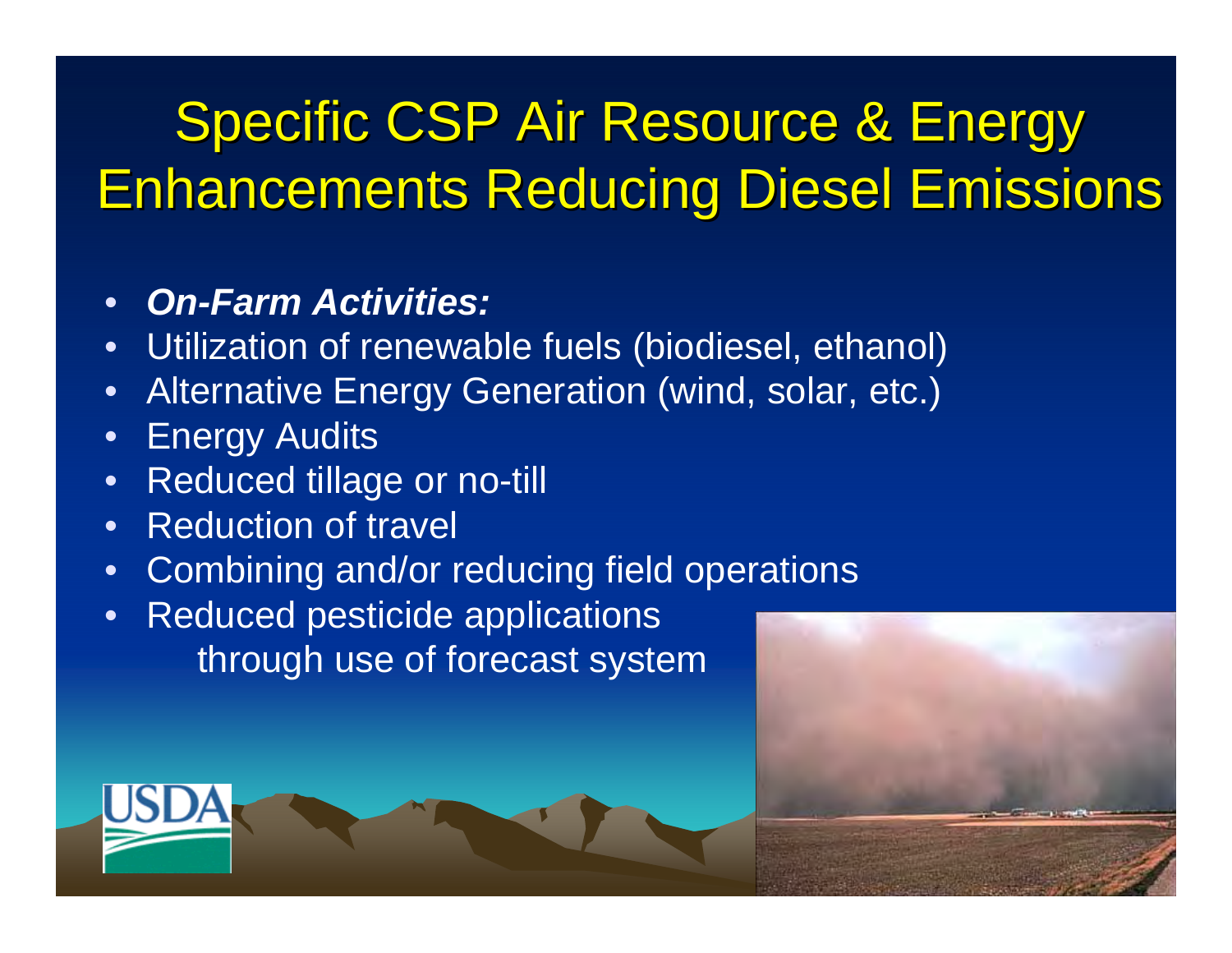# **SARE Grants**

- • *A competitive grants program for researchers, agricultural educators, farmers and ranchers, and students in the U.S.*
- • Types of Grants:
	- Research & Education (\$30,000 to \$150,000)
	- Professional Development (Extension, other Ag Professionals)
	- –Producer (\$1,000 to \$15,000; demos, neighbor outreach)
	- On-Farm Research (Extension, NRCS, others)
	- Sustainable Community Innovation
- • Thru USDA's Cooperative State Research, Education, and **Extension Service (CSREES); 4 Regions**
- • Can be for testing and demonstrating environmentally sustainable systems, including alternative energy

#### **www.sare.org**

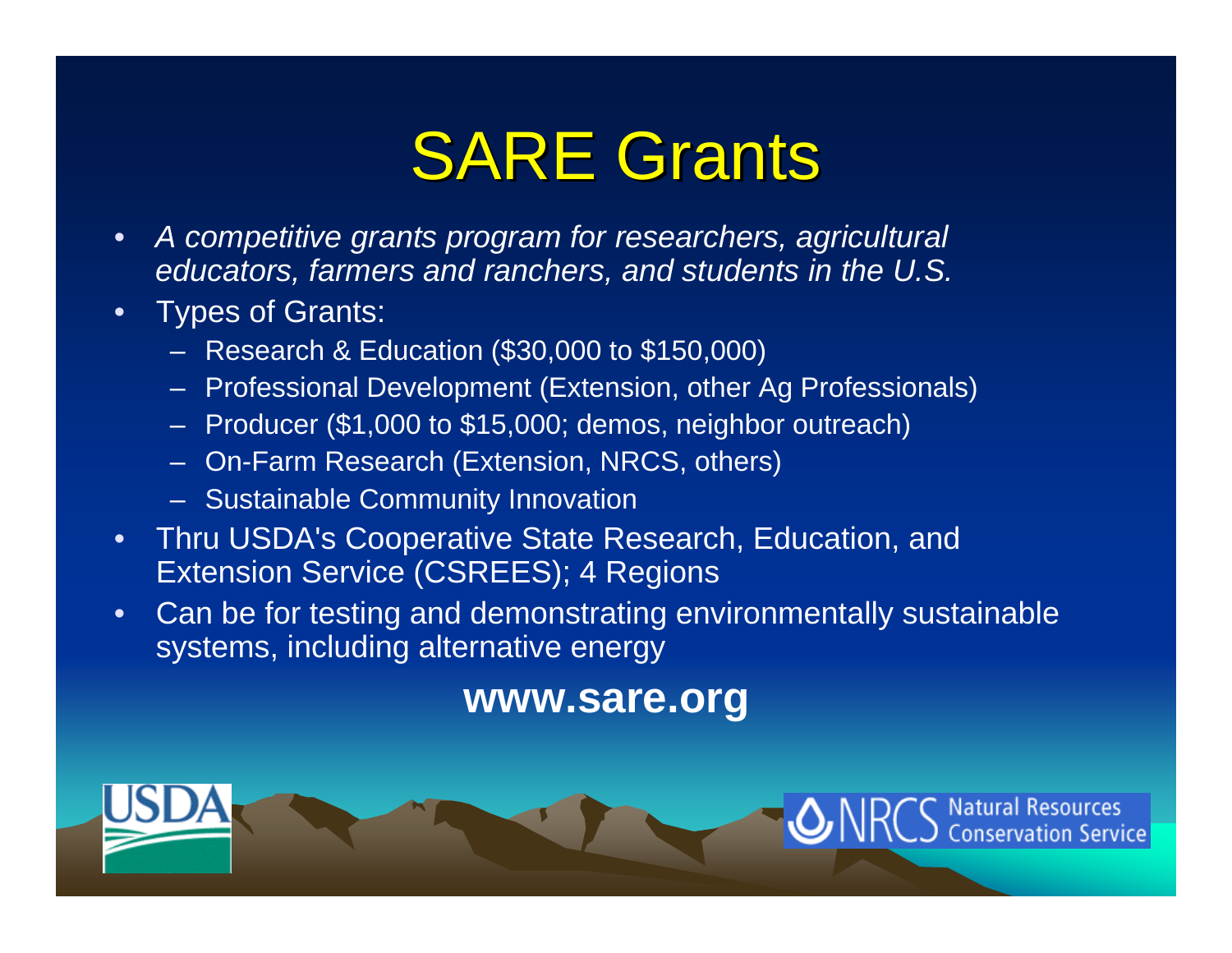# ONRCS

#### United States Department of Agriculture Natural Resources Conservation Service

The U.S. Department of Agriculture (USDA) prohibits discrimination in all its programs and activities on the basis of race, color, national origin, age, disability, and where applicable, sex, marital status, familial status, parental status, religion, sexual orientation, genetic information, political beliefs, reprisal, or because all or a part of an individual's income is derived from any public assistance program. (Not all prohibited bases apply to all programs.) Persons with disabilities who require alternative means for communication of program information (Braille, large print, audiotape, etc.) should contact USDA's TARGET Center at (202) 720- 2600 (voice and TDD). To file a complaint of discrimination write to USDA, Director, Office of Civil Rights, 1400 Independence Avenue, S.W., Washington, D.C. 20250-9410 or call (800) 795-3272 (voice) or (202) 720- 6382 (TDD). USDA is an equal opportunity provider and employer.